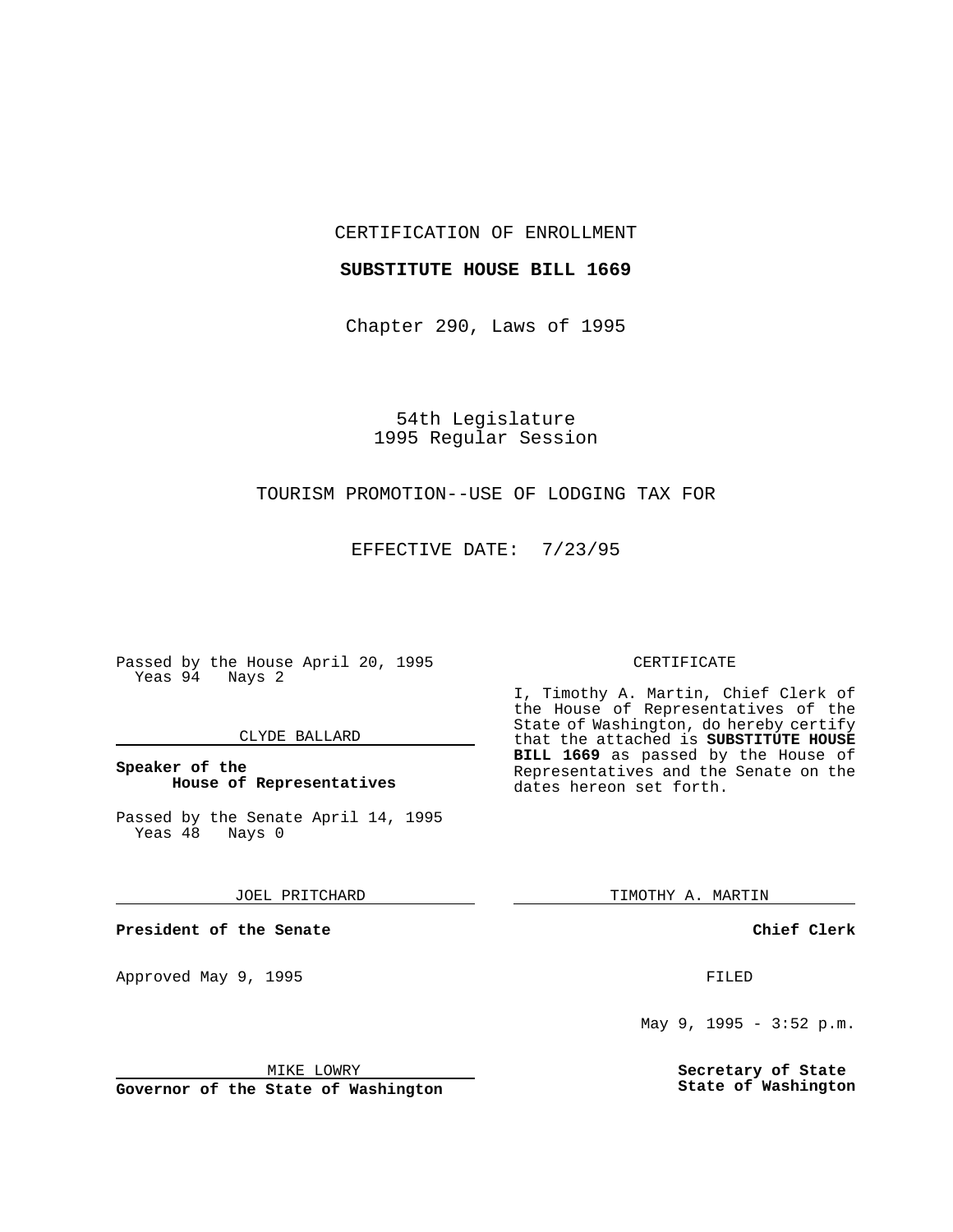# **SUBSTITUTE HOUSE BILL 1669** \_\_\_\_\_\_\_\_\_\_\_\_\_\_\_\_\_\_\_\_\_\_\_\_\_\_\_\_\_\_\_\_\_\_\_\_\_\_\_\_\_\_\_\_\_\_\_

\_\_\_\_\_\_\_\_\_\_\_\_\_\_\_\_\_\_\_\_\_\_\_\_\_\_\_\_\_\_\_\_\_\_\_\_\_\_\_\_\_\_\_\_\_\_\_

AS AMENDED BY THE SENATE

Passed Legislature - 1995 Regular Session

### **State of Washington 54th Legislature 1995 Regular Session**

**By** House Committee on Finance (originally sponsored by Representatives Beeksma, Sehlin, Quall, Hargrove, Hymes and Costa)

Read first time 03/01/95.

 AN ACT Relating to the use of hotel, motel, and related businesses tax receipts for tourist promotional structures; and amending RCW 67.28.210 and 67.28.270.

BE IT ENACTED BY THE LEGISLATURE OF THE STATE OF WASHINGTON:

 **Sec. 1.** RCW 67.28.210 and 1994 c 290 s 1 are each amended to read as follows:

 All taxes levied and collected under RCW 67.28.180, 67.28.240, and 67.28.260 shall be credited to a special fund in the treasury of the county or city imposing such tax. Such taxes shall be levied only for the purpose of paying all or any part of the cost of acquisition, construction, or operating of stadium facilities, convention center facilities, performing arts center facilities, and/or visual arts center facilities or to pay or secure the payment of all or any portion of general obligation bonds or revenue bonds issued for such purpose or purposes under this chapter, or to pay for advertising, publicizing, or otherwise distributing information for the purpose of attracting visitors and encouraging tourist expansion when a county or city has imposed such tax for such purpose, or as one of the purposes hereunder, and until withdrawn for use, the moneys accumulated in such fund or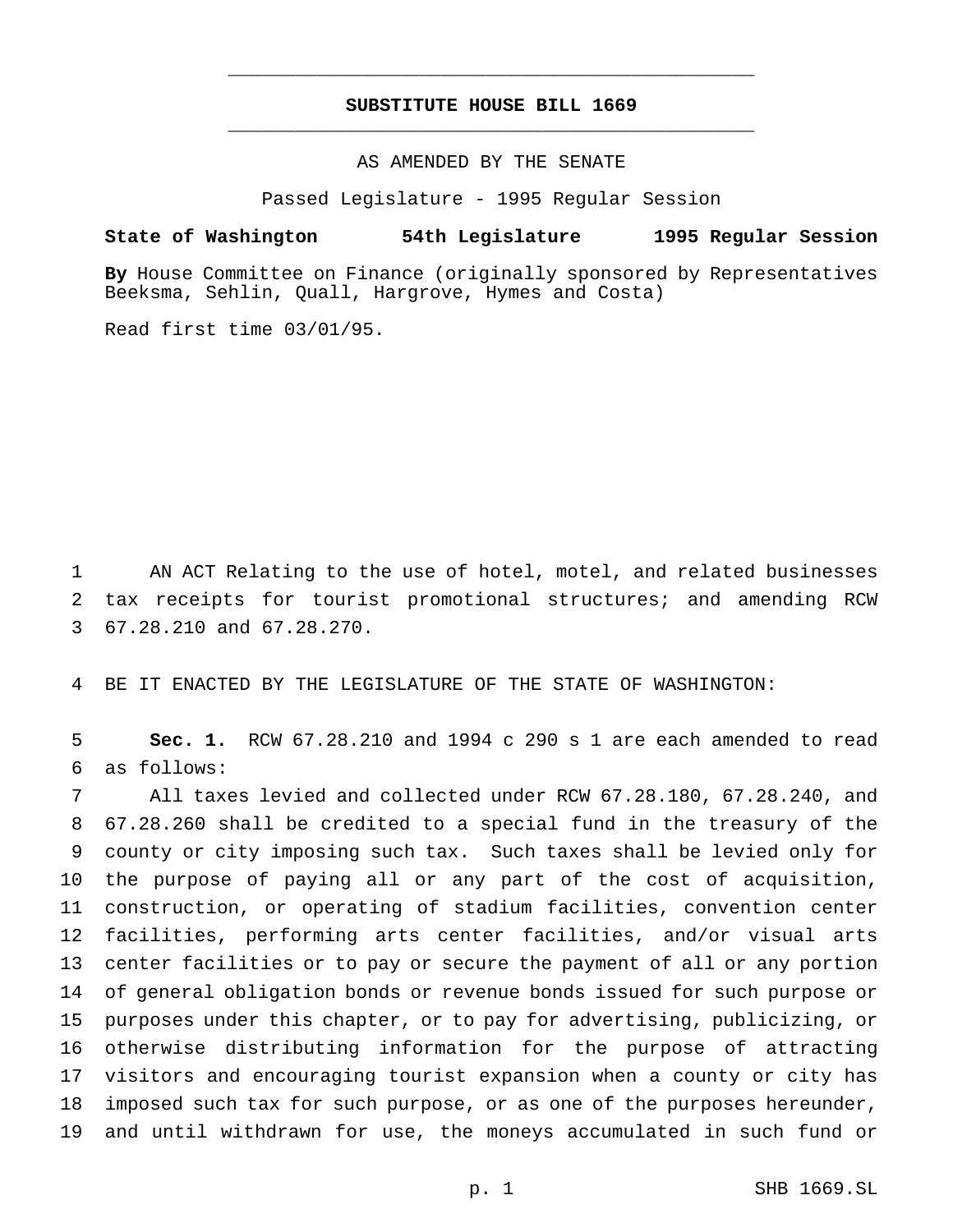funds may be invested in interest bearing securities by the county or city treasurer in any manner authorized by law. In addition such taxes may be used to develop strategies to expand tourism: PROVIDED, That any county, and any city within a county, bordering upon Grays Harbor may use the proceeds of such taxes for construction and maintenance of a movable tall ships tourist attraction in cooperation with a tall ships restoration society, except to the extent that such proceeds are used for payment of principal and interest on debt incurred prior to June 11, 1986: PROVIDED FURTHER, That any city or county may use the proceeds of such taxes for the refurbishing and operation of a steam railway for tourism promotion purposes: PROVIDED FURTHER, That any city bordering on the Pacific Ocean or on Baker Bay with a population of not less than eight hundred and the county in which such a city is 14 located, a city bordering on the Skagit river with a population of not 15 less than twenty thousand, or any city within a county made up entirely 16 of islands may use the proceeds of such taxes for funding special 17 events or festivals, or for the acquisition, construction, or operation 18 of publicly owned tourist promotional infrastructures, structures, or 19 buildings including but not limited to an ocean beach boardwalk, public docks, and viewing towers: PROVIDED FURTHER, That any county which imposes a tax under RCW 67.28.182 or any city with a population less than fifty thousand in such county may use the proceeds of the tax levied and collected under RCW 67.28.180 to provide public restroom facilities available to and intended for use by visitors: PROVIDED FURTHER, That any county made up entirely of islands, and any city or town that has a population less than five thousand, may use the proceeds of the tax levied and collected under RCW 67.28.180 to provide public restroom facilities available to and intended for use by 29 visitors: PROVIDED FURTHER, That any city or county may use the proceeds of such taxes for funding a civic festival, if the following conditions are met: The festival is a community-wide event held not 32 more than once annually; the festival is approved by the city, town, or 33 county in which it is held; the festival is sponsored by an exempt organization defined in section 501(c)(3), (4), or (6) of the federal internal revenue code; the festival provides family-oriented events 36 suiting a broad segment of the community; and the proceeds of such 37 taxes are used solely for advertising and promotional materials 38 intended to attract overnight visitors.